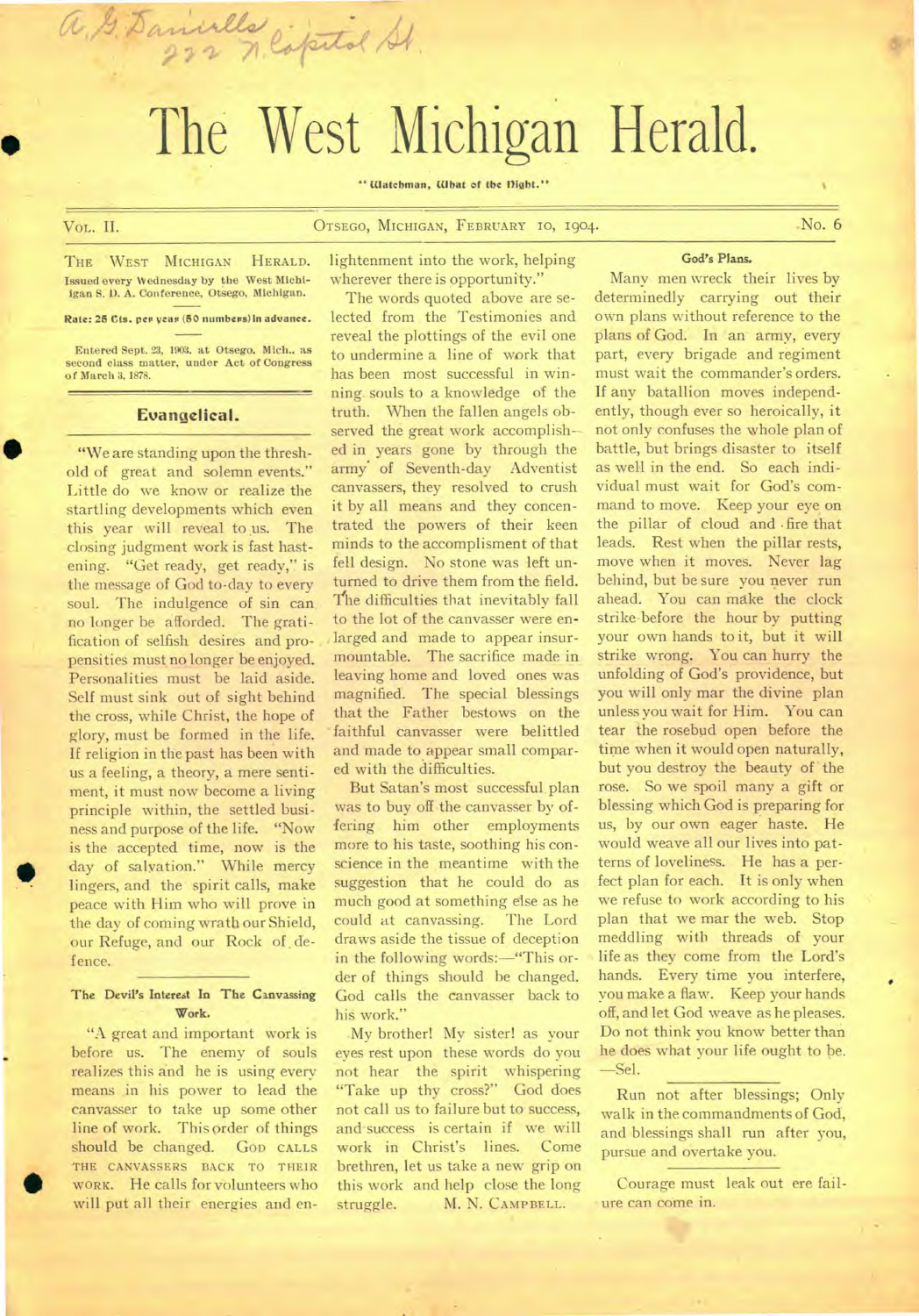# 2 THE WEST MICHIGAN HERALD. February 10, 1904

# Medical.

#### **Medical Report.**

During the past year many ways have been opened for us to present our work, both to our own people and to others. Soon after coming to Grand Rapids a missionary and medical convention was held in this place, which was attended by nearly all the West Michigan workers. Following this for over six months a weekly health club was held for the benefit of the sisters of our church.

We were very much encouraged by the interest manifested by those who attended the Big Rapids campmeeting, and by the churches we have been able to visit and help in medical lines.

Two of the literary clubs of the city invited us to give them weekly health talks for several weeks. For over six months we gave weekly lessons on the Gospel of Health to a large class of Y. W. C. A. girls. Some of these girls are now attending our meetings at the S. D. A. church in Grand Rapids.

Through a prominent W. C. T. U. worker in this state, opportunities have been given us to speak at W. C. T. U. unions and conventions. Thus we feel that the Lord has indeed opened the way for us to work in varied channels.

During the past year I have made three-hundred and ninety medical calls, held six-hundred and sixteen consultations, given one-hundred and sixty-nine complete and partial examinations, six-hundred and eighty-nine medical treatments, and four-hundred and fifty-five perscriptions.

Aside from the above more strictly professional report, I have given many Bible readings, and medical talks, written many medical letters and not a few articles for the West Michigan Herald.

In. giving the financial report, I would call your attention to the facts, that all our time has not been devoted to purely professional work; that we came to a city to begin

medical practice, which it has been more difficult to start than it would have been in a smaller place, and that we have been here only one year.

The amount invested in furnishing the office, treatment and waiting rooms, and providing the necessary facilities, is \$301.23, which sum is, of course, covered by the value of the furnishings, and appliances, purchased. The total expense incurred in operating the department during the year 1903 was \$459.73. This sum includes rent, fuel, light, supplies, etc.

The department has received in cash for medical services and 'treatments, \$853.44. There is still due on accounts with patients \$486.11. Hence the total earnings of the department for the year 1903 were \$1339.55. In addition to the above, free work was performed to the amount of \$370.00.

P. S. BOURDEAU, M. D.

#### Grand Rapids.

One year ago, the 4th of last December, I came to Grand Rapids with Dr. Bourdeau. After attending the conference held at Wright, I began work here under the direction and auspices of the West Michigan Conference. During the first few months the most of my time was spent in assisting the doctor in Health Club work, giving demonstrations, etc., and becoming. acquainted with the people. As we went about this work we found those who needed medical assistance, and it was not long before I had a list of patients for treatments which occupied nearly my entire time. During the 'summer we still held evening meetings and had some very interesting experiences. Some of the young ladies with whom' we' met seem very much interested. I had a very encouraging talk with one of them a few evenings ago. Several of them have attended our young people's meeting a number of times, also the regular service. Surely, there is no work which gives one entrance

to the homes and hearts of the people as medical missionary work. I have had the opportunity of giving treatments to many who were unable to pay for them; some of the best experiences I have had have been with such cases.

My time has been fully occupied since I have been here, but I have thoroughly enjoyed it, and thank the Lord for the many good experiences which I have had.

Total number of treatments given up to January r, 1904, seven-hundred and sixty-seven; one-hundred and thirty-five of which were given free.

Visits made, one-hundred and thirty.

Books sold, nineteen.

Subscriptions for periodicals, eighteen.

T. C. LEMONS.

#### **Educational.**

## **To Oui Separated Teacher.**

**Is** it not time that you were giving yourselves in definite service to the Lord ? Is it not time that your abilities, your talents, your energies, were devoted to the ingathering of souls ? While you hold the confidence and respect of the patrons of the schools wherein you are at present laboring, is it sufficient for you to be spending your energies to the education of children simply for this life? Are you satisfied to dwell in the straight-jacket, to have your lips sealed by public opinion and the behests of the board, so that you cannot, dare not, speak that which your own soul knows to be true with relation to the many subjects that you are called upon to. teach?

Have you not delayed long enough: ? Is it not time that you were cutting lose from worldly entanglements and placing yourselves heart and soul in this .work of giving the last message to the world?

To the fathers and mothers, church school officers, and others.

Greeting: Are you, my dear friends, doing 'all in your power to save your children from that educa-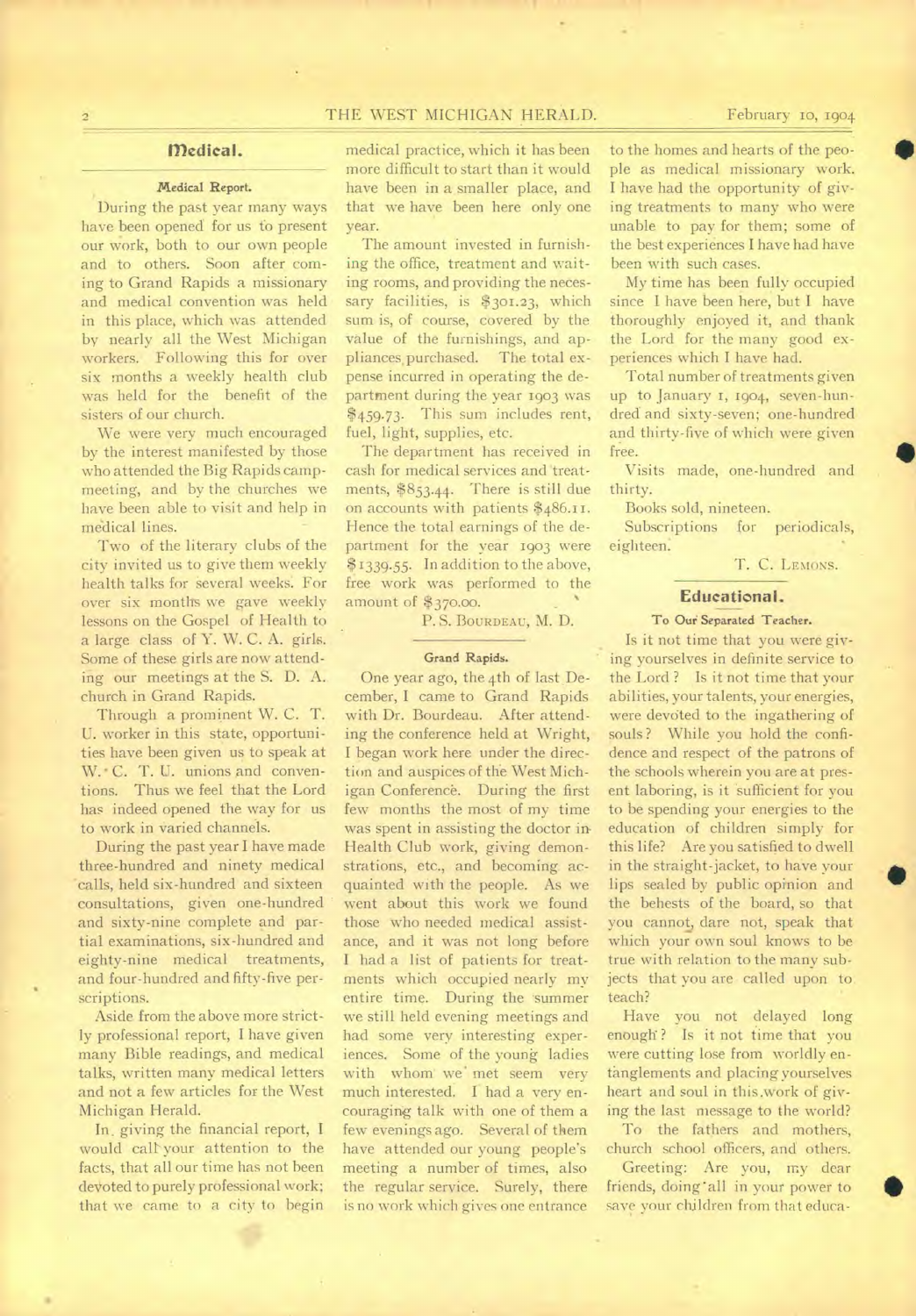# February 10, 1904. THE WEST MICHIGAN HERALD. 3

•

tion and that course of action which will result in the second death ? Are you straining every nerve, performing every work, overcoming every obstacle that hinders the surrounding of your children with the very best influences that can be obtained in every way? Are you satisfied to have your children trained up in mind, but not in soul; in body, but not in spirit? Will heaven be all that your heart eventually hopes for with your children lost?

This is not to say that children of the public schools will not be saved, but it is to say, will your children, continuing in the public schools, be brought to the knowledge of the Savior? The public schools are doing a noble service in the line for which they were created. They educate for this world, but we desire our children educated for the world to come.

Somehow I wish I could speak in such a way that every person in the Conference could hear the tones of the voice and catch the intense desire of my heart. I long for your co-operation. I have given myself as never befere, body, soul and spirit. May I bespeak from you your earnest co-operation and your faithtul prayers.

#### J. G. LAMSON.

#### **Obituary.**

Russell.—Died at Kalamazoo, 4) Michigan, Jan. 4, 1904, of concussion of the brain occasioned by a fall onto a cellar floor, Mrs. Wm. Russell, aged 55 years, 4 months and io days. Emily G. Randall was born in Ada, Kent Co., Mich igan, Aug. 25, 1848. With her parents she soon removed to the state of New York where she resided until the death of her father. At the age of eleven years she returned with the family to Michigan where she has since resided. Oct. 21, 1866, she was united in marriage to,Wm. Russell in Otsego, Mich. Sister Russell early united with the Seventh-day Adventist church of • Otsego, and later upon their removal to Allegan with the church

of that place, of which she ever remained a consistant member. She was ever held in the highest esteem by those who knew her, and her greatest pleasure was found in seeking the pleasure of others. The circumstances surrounding her death were sad, but it is the one consoling thought to the stricken family that she was ready for the sudden call. She leaves her life companion, an only son, three grandchildren, a widowed mother, and three brothers besides many other relatives and a large circle of friends. Words of comfort were spoken at the funeral by Elder A. G. Haughey, from Ps. 116:15. While it will be lonely in our home, we know that God knoweth best, and it will be but a little while until the Life Giver shall come to call to life again his trusting children.

# CLIFFORD RUSSELL.

Scott.—Died at Langston, Michigan, Dec. 31, 1903, Wm. Scott. Brother Scott was born in Ireland, Oct. 15, 1825. At the age of 21 he came over to Canada where helived until about 17 years ago when he moved to Michigan. During his early christian experience he united with the Baptist church. After coming to Michigan he accepted the doctrines held by Seventh-day Adventists. He ever lived a life consistant with his faith and died in the hope of a part in the first resurrection. Words of comfort were spoken by the writer from Rev. 14:13.

# FRED BRINK.

—We regret to be unable to give the tithe report for the month of January in this issue. Watch for it next week, and give the same a careful study. Are we now enjoying the full blessing promised to those who are faithful to the Lord in tithes and offerings? Let us not be unmindful of our Father's business which he has committed to us as sons and daughters, lest we be found unfaithful stewards and unworthy of the inheritence so soon. to be awarded to the faithful.

# **news and Dotes.**

—0. R. Staines, who for sometime has been engaged in business in Battle Creek, left that city Tuesday for Berrien Springs to connect with the work there.

—Brethren Ray Leslie, Lawrence Kerr, R. A. Neilson, and Irwin Steinel of Battle 'Creek start for Ionia county this week, accompanied by the field secretary, to canvass for "Great Controversy."

—February 4-8 was the date set for a Young People's Convention to be held at Owosso for the benefit of the young people of the East Michigan Conference. Elder Luther Warren and J. B. Blosser were in attendance from West Michigan.

Please accept this blue cross on the margin of your paper as an intimation that your subscription has expired, and an invitation to kindly renew the same at once if you wish to receive the paper longer. We feel sure you desire to keep in close touch with the work of the Conference, and therefore, wish to receive the Herald each week.

—For various reasons it was found necessary to postpone the quarterly meeting of the Battle Creek church until Sabbath, January 30. The occasion was a very solemn yet impressive one as over five hundred members participated in these sacred ordinances. Without doubt this is the largest number ever assembled in the Battle Creek church to celebrate the ordinances of the Lord's house, and it was indeed an inspiration to see so many young people present.

—Elder J. A. Brunson, who has labored so faithfully for some years in the South, is spending a few weeks at the Sanitarium for treatment. While recuperating the Battle Creek church has been especially favored in receiving from his lips some very timely instruction and admonition at their recent Sunday evening services held in the Tabernacle.